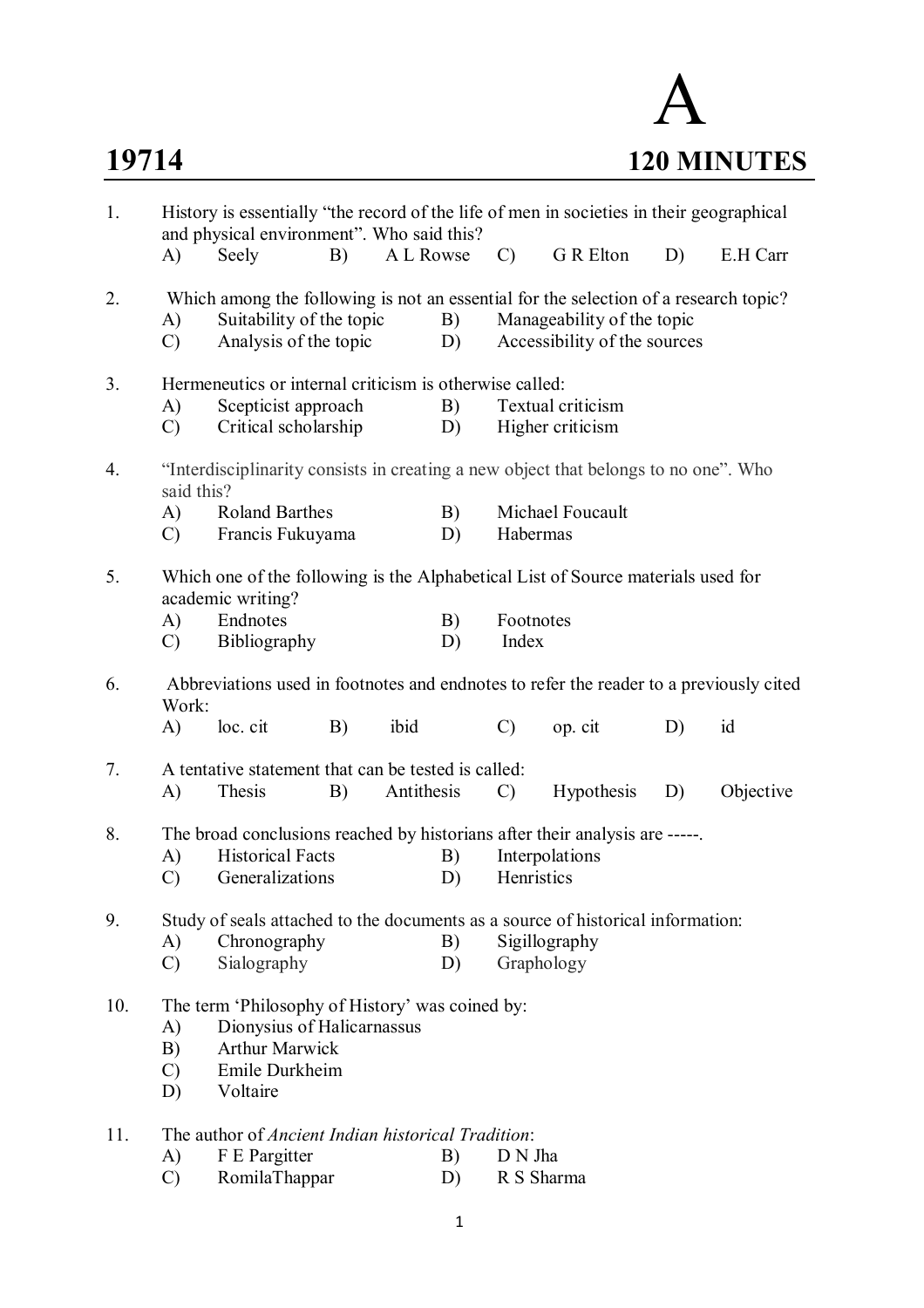| 12. | A)<br>$\mathcal{C}$ | Robert Bruce foot<br>Aurel Stein                       |    |                 | B)<br>D) |                    | Who among the following translated Rajatharangini in to English?<br>William Johnes<br>Max Muller |    |        |  |
|-----|---------------------|--------------------------------------------------------|----|-----------------|----------|--------------------|--------------------------------------------------------------------------------------------------|----|--------|--|
| 13. |                     | Method of source criticism in Arab historiography:     |    |                 |          |                    |                                                                                                  |    | Tarikh |  |
|     | A)                  | isnad                                                  | B) | ahadis          |          | $\mathcal{C}$      | asabiyah                                                                                         | D) |        |  |
| 14. |                     | Which one of the following is a work by Khafi Khan?    |    |                 |          |                    |                                                                                                  |    |        |  |
|     | A)                  | Humayun Namah                                          |    |                 | B)       |                    | Alamgir Namah                                                                                    |    |        |  |
|     | $\mathcal{C}$       | Muntakhab-ul - Tawaikh                                 |    |                 | D)       |                    | Muntakhab-ul-Lubab                                                                               |    |        |  |
| 15. |                     | Which one of the following is a work of Romila Thapar? |    |                 |          |                    |                                                                                                  |    |        |  |
|     | A)                  | Myth and Reality                                       |    |                 | B)       |                    | Indian Feudalism                                                                                 |    |        |  |
|     | $\mathcal{C}$       | Hindu Polity                                           |    |                 | D)       |                    | Ancient Indian Social History                                                                    |    |        |  |
| 16. | List I              |                                                        |    |                 | List II  |                    | Match the List I with List II and select the answer from the Codes given below.                  |    |        |  |
|     |                     | 1. Sumit Sarkar                                        |    |                 |          |                    | A) A History of Modern India                                                                     |    |        |  |
|     |                     | 2. Bipan Chandra                                       |    |                 |          |                    | B) From Plassey to Partition and After                                                           |    |        |  |
|     |                     | 3. Sekhar Bandhyopayay                                 |    |                 |          |                    | C) India's Struggle for Independence                                                             |    |        |  |
|     |                     | 4. Ishita Banerjee Dube                                |    | D) Modern Times |          |                    |                                                                                                  |    |        |  |
|     | $\bf{A}$ )          | 1-a, 2-c, $3-b$ , $4-d$                                |    |                 | B)       |                    | 1-d, $2-b$ , $3-c$ , $4-a$                                                                       |    |        |  |
|     | $\mathcal{C}$       | 1-a, 2-c, $3-d$ , $4-b$                                |    |                 | D)       |                    | $1-d$ , $2-c$ , $3-b$ , $4-a$                                                                    |    |        |  |
| 17. |                     | 'Feudalism from below'?                                |    |                 |          |                    | Who among the following coined concepts like 'Feudalism from above' and                          |    |        |  |
|     | A)                  | Harbans Mukhia                                         |    |                 | B)       |                    | D D Kosambi                                                                                      |    |        |  |
|     | $\mathcal{C}$       | R S Sharma                                             |    |                 | D)       | D N Jha            |                                                                                                  |    |        |  |
| 18. |                     |                                                        |    |                 |          |                    | The first Survey of India, which is the Survey of Bengal was conducted by?                       |    |        |  |
|     | A)                  | W.W.Hunter                                             |    |                 | B)       |                    | Reuben Burrow                                                                                    |    |        |  |
|     | $\mathcal{C}$       | Colin Mackenzie                                        |    |                 | D)       |                    | James Renell                                                                                     |    |        |  |
| 19. |                     |                                                        |    |                 |          |                    | From whom among the following did Hegel adopt the idea of universal history?                     |    |        |  |
|     | A)                  | <b>Immanuel Kant</b>                                   |    |                 | B)       | Fichte             |                                                                                                  |    |        |  |
|     | $\mathcal{C}$       | Schiller                                               |    |                 | D)       | Herder             |                                                                                                  |    |        |  |
| 20. |                     | List I                                                 |    |                 | List II  |                    | Match the List I with List II and select the answer from the Codes given below.                  |    |        |  |
|     |                     | 1. Deconstructing History                              |    |                 |          | A) Pierre Bourdieu |                                                                                                  |    |        |  |
|     |                     | 2. Orientalism                                         |    |                 |          | B) Carlo Ginzburg  |                                                                                                  |    |        |  |
|     |                     | 3. The Cheese and the Worms                            |    |                 |          | C) Edward Said     |                                                                                                  |    |        |  |
|     |                     | 4. The Logic of Practice                               |    |                 |          | D) Alun Munslow    |                                                                                                  |    |        |  |
|     | A)                  | $1-d$ , $2-c$ , $3-b$ , $4-a$                          |    |                 | B)       |                    | 1-a, 2-c, 3-b, 4-d                                                                               |    |        |  |
|     | $\mathcal{C}$       | $1-b$ , $2-c$ , $3-a$ , $4-d$                          |    |                 | D)       |                    | $1-b$ , $2-c$ , $3-d$ , $4-a$                                                                    |    |        |  |
|     |                     |                                                        |    |                 |          |                    |                                                                                                  |    |        |  |
| 21. |                     | colonial India according to Ranajit Guha?              |    |                 |          |                    | Which one of the following is not a common element present in Peasant Insurgency of              |    |        |  |

A) Negation B) Community C) Modality D) Ambiguity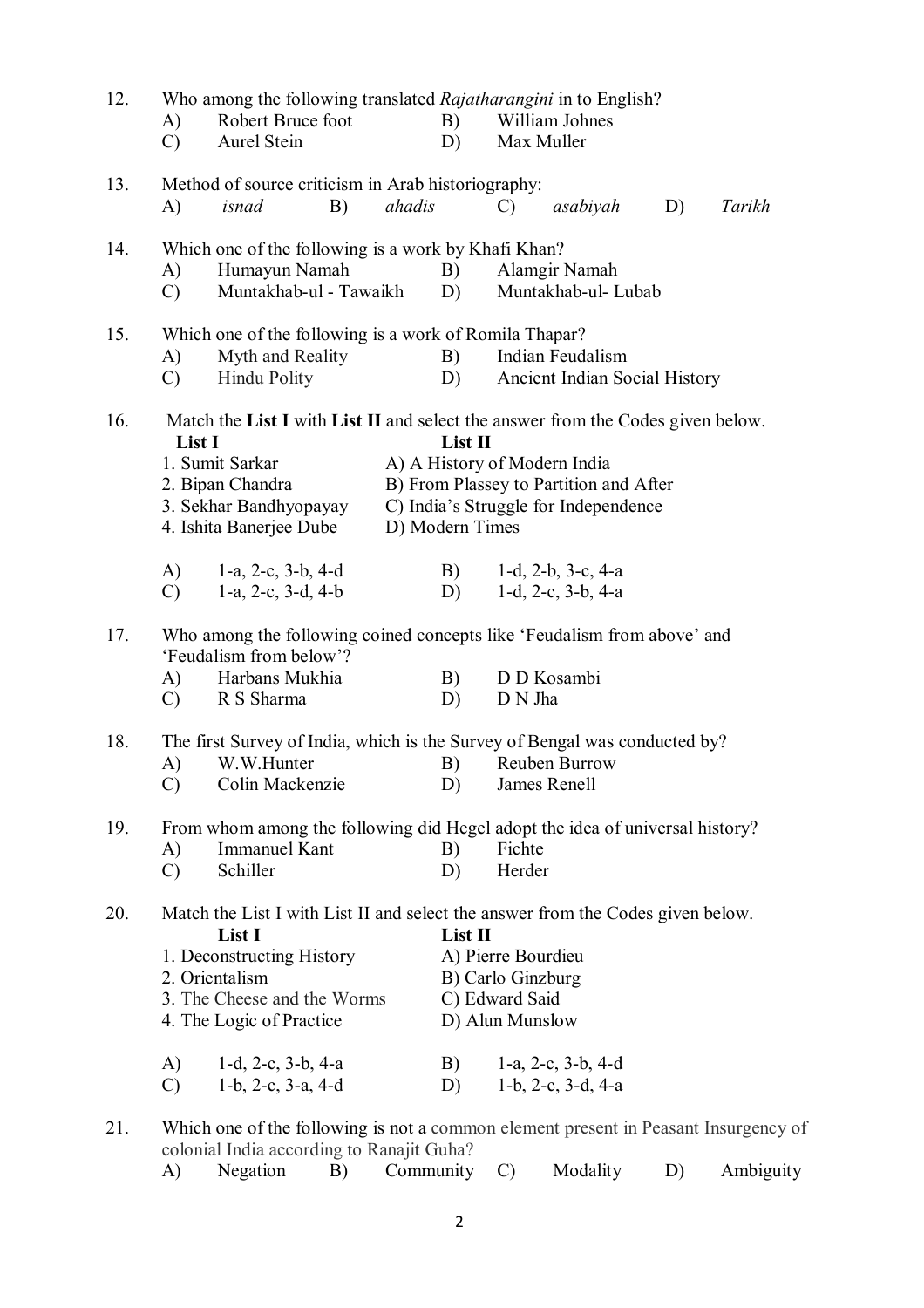| 22. | Which among the following is not a work of Tacitus?             |                                                                    |    |                                                                                        |  |  |  |  |  |  |
|-----|-----------------------------------------------------------------|--------------------------------------------------------------------|----|----------------------------------------------------------------------------------------|--|--|--|--|--|--|
|     | A)                                                              | Dialogues on Orators                                               | B) | Origines                                                                               |  |  |  |  |  |  |
|     | $\mathcal{C}$                                                   | Agricola                                                           | D) | de Germania                                                                            |  |  |  |  |  |  |
| 23. |                                                                 | The author of the work "Discourses on the origin of Inequality":   |    |                                                                                        |  |  |  |  |  |  |
|     | A)                                                              | Voltaire                                                           | B) | Montesquieu                                                                            |  |  |  |  |  |  |
|     | $\mathcal{C}$                                                   | Rousseau                                                           | D) | Diderot                                                                                |  |  |  |  |  |  |
| 24. |                                                                 |                                                                    |    | According to R G Collingwood major defect of Greeco Roman Historiography was-----.     |  |  |  |  |  |  |
|     | A)                                                              | Humanism                                                           | B) | Secularism                                                                             |  |  |  |  |  |  |
|     | $\mathcal{C}$                                                   | Substantialism                                                     | D) | None of these                                                                          |  |  |  |  |  |  |
| 25. |                                                                 |                                                                    |    | The Paleolithic implements from Kanjirampuzha in Palakkad District were discovered by: |  |  |  |  |  |  |
|     | A)                                                              | Padmanabhan Thampi                                                 | B) | P.Rajendran                                                                            |  |  |  |  |  |  |
|     | $\mathcal{C}$                                                   | Todd                                                               | D) | Robert Bruce Foote                                                                     |  |  |  |  |  |  |
| 26. |                                                                 | The pass that connects Idukki with Madurai:                        |    |                                                                                        |  |  |  |  |  |  |
|     | A)                                                              | Aryankavu                                                          | B) | Bodinaikannur                                                                          |  |  |  |  |  |  |
|     | $\mathcal{C}$                                                   | Periya                                                             | D) | Cherambadi                                                                             |  |  |  |  |  |  |
| 27. |                                                                 | The Edakkal Rock Shelter was discovered by:                        |    |                                                                                        |  |  |  |  |  |  |
|     | A)                                                              | Colonel Mackenzie                                                  | B) | J.Babyngton                                                                            |  |  |  |  |  |  |
|     | $\mathcal{C}$                                                   | Fawcett                                                            | D) | William Logan                                                                          |  |  |  |  |  |  |
| 28. |                                                                 |                                                                    |    | The community or category of people known as Anthanar during the Sangham               |  |  |  |  |  |  |
|     | Age:                                                            |                                                                    |    |                                                                                        |  |  |  |  |  |  |
|     | A)                                                              | The warrior class                                                  | B) | The Brahmins                                                                           |  |  |  |  |  |  |
|     | $\mathcal{C}$                                                   | The merchant class                                                 | D) | The Buddhists                                                                          |  |  |  |  |  |  |
| 29. |                                                                 | Author of the Book 'Reflections on Pre-modern Kerala':             |    |                                                                                        |  |  |  |  |  |  |
|     | A)                                                              | K N Ganesh                                                         | B) | Rajan Gurukkal                                                                         |  |  |  |  |  |  |
|     | $\mathcal{C}$                                                   | M G S Narayanan                                                    | D) | Raghava Varier                                                                         |  |  |  |  |  |  |
| 30. |                                                                 | Arrange the following Nadus of Perumal period from north to south: |    |                                                                                        |  |  |  |  |  |  |
|     | 1.                                                              | Kurumbranadu                                                       | 2. | Venadu                                                                                 |  |  |  |  |  |  |
|     | 3.                                                              | Kalkarainadu                                                       | 4. | Kolathunadu                                                                            |  |  |  |  |  |  |
|     | A)                                                              | B) 4, 2, 3, 1<br>4, 1, 3, 2                                        |    | $C)$ 1, 4, 2, 3<br>D)<br>3, 1, 2, 4                                                    |  |  |  |  |  |  |
| 31. |                                                                 | The Sandesa Kavya written in imitation of Meghadut was:            |    |                                                                                        |  |  |  |  |  |  |
|     | A)                                                              | Kokasandesam                                                       | B) | Mayurasandesam                                                                         |  |  |  |  |  |  |
|     | $\mathcal{C}$                                                   | Unnunilisandesam                                                   | D) | Mayukhasandesam                                                                        |  |  |  |  |  |  |
| 32. |                                                                 | Who among the following wrote Tantrasamgraha?                      |    |                                                                                        |  |  |  |  |  |  |
|     | A)                                                              | Parameswaran                                                       | B) | Nilakantha Somayaji                                                                    |  |  |  |  |  |  |
|     | $\mathcal{C}$                                                   | Jyestadeva                                                         | D) | Achyuta Pisharody                                                                      |  |  |  |  |  |  |
| 33. | Venad ruler associated with the Mampalli Copper Plate of 974AD: |                                                                    |    |                                                                                        |  |  |  |  |  |  |
|     | A)                                                              | Ayyan Atikal Tiruvatikal                                           | B) | Sthanu Ravi                                                                            |  |  |  |  |  |  |
|     | $\mathcal{C}$                                                   | Sri Vallabhan Kotha                                                | D) | Vira Raghava                                                                           |  |  |  |  |  |  |

3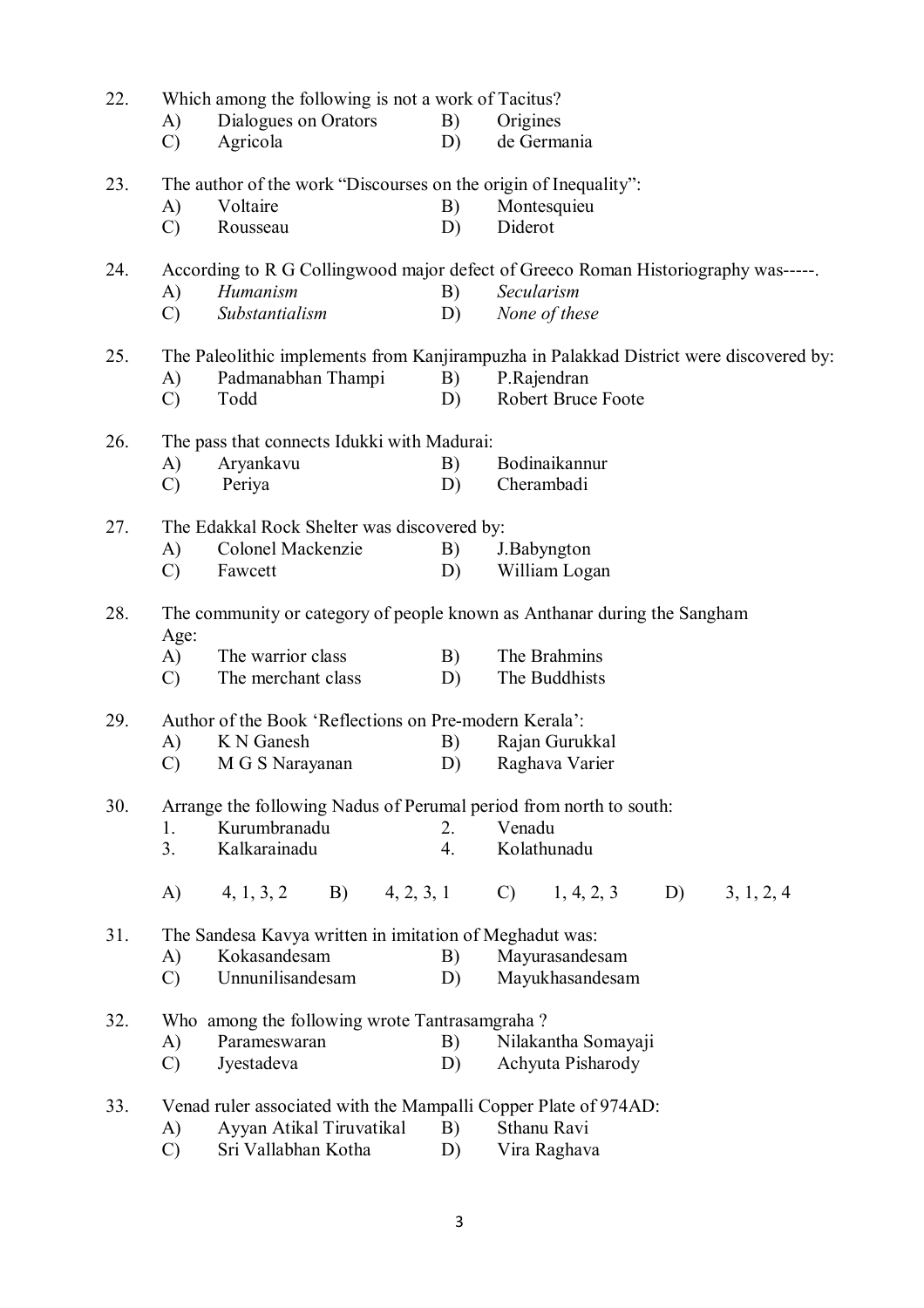| 34. | A)<br>$\mathcal{C}$                                                                                                                                                                                                                                                              | The C M S College Kottayam was started by:<br>Mr. Brennan<br>B)<br>Dr. Herman Gundert<br>D)                                                |    |          |             | Benjamin Baily<br>None of these |                                          |    |           |  |
|-----|----------------------------------------------------------------------------------------------------------------------------------------------------------------------------------------------------------------------------------------------------------------------------------|--------------------------------------------------------------------------------------------------------------------------------------------|----|----------|-------------|---------------------------------|------------------------------------------|----|-----------|--|
| 35. | A)                                                                                                                                                                                                                                                                               | The tomb of Dutch Captain De'Lannoy is situated at:<br>Kalkulam                                                                            | B) | Kulachel |             | $\mathcal{C}$                   | Vizhinajm                                | D) | Udayagiri |  |
| 36. | A)<br>$\mathcal{C}$                                                                                                                                                                                                                                                              | The main brain behind the Kurichiya revolt of 1812 was:<br>Kumaran Nambi<br>Pazhassi Raja                                                  |    |          | B)<br>D)    |                                 | Raman Nambi<br>Thalakkal Chanthu         |    |           |  |
| 37. | A)<br>$\mathcal{C}$                                                                                                                                                                                                                                                              | The first Principal Collector of Malabar:<br>Charles Boddam<br>C A Innes                                                                   |    |          | B)<br>D)    |                                 | William Logan<br>Major Mac Leod          |    |           |  |
| 38. | A)                                                                                                                                                                                                                                                                               | The Pandara Pattam Proclamation often hailed as the 'Magnacarta of Travancore'<br>ryots' was enacted in the year:<br>1865                  | B) | 1867     |             | $\mathcal{C}$                   | 1896                                     | D) | 1932      |  |
| 39. | A)<br>$\mathcal{C}$                                                                                                                                                                                                                                                              | Who among the following is related with Kayal Samaram?<br>Ayyankali<br>Sri Narayana Guru                                                   |    |          | B)<br>D)    |                                 | Mannath Padmanabhan<br>Pandit Karuppan   |    |           |  |
| 40. | During the Civil Disobedience in Kerala, the tali (marriage badge) incident captured<br>national attention. Who was the lady activist involved in that incident?<br>Parvathy Nenmenimangalam<br>A)<br>Arya Pallam<br>B)<br>Neeli Mangal<br>$\mathcal{C}$<br>Lalitha Prabhu<br>D) |                                                                                                                                            |    |          |             |                                 |                                          |    |           |  |
| 41. | A)<br>$\mathcal{C}$                                                                                                                                                                                                                                                              | The leader of the Quit India Movement in Kerala:<br>K.Madhavan Nair<br>Dr. K.B Menon                                                       |    |          | B)<br>D)    |                                 | K.P.Raman Menon<br>Mannath Krishnan Nair |    |           |  |
| 42. | $\bf{A}$                                                                                                                                                                                                                                                                         | The Basel Evangelical Mission Society, which pioneered many educational activities<br>had its base at:<br><b>Britain</b>                   | B) |          | Netherlands | $\mathcal{C}$                   | France                                   | D) | Germany   |  |
| 43. | $\bf{A}$                                                                                                                                                                                                                                                                         | How many Cabinet members were there in the first E.M.S Ministry of Kerala?<br>9                                                            | B) | 12       |             | C)                              | 11                                       | D) | 10        |  |
| 44. | A)<br>B)<br>$\mathcal{C}$<br>D)                                                                                                                                                                                                                                                  | Which one of the following is not a poem by Pandit karuppan?<br>Jathikummi<br>Baalakalesam<br>Christhumatha Nirupanam<br>Aacharabhooshanam |    |          |             |                                 |                                          |    |           |  |
| 45. | A)<br>$\mathcal{C}$                                                                                                                                                                                                                                                              | Who among the following wrote Kongrassum Keralavum?<br>K Madhavan Nair<br>A K Pillai                                                       |    |          | B)<br>D)    | G P Pillai<br>K Kelappan        |                                          |    |           |  |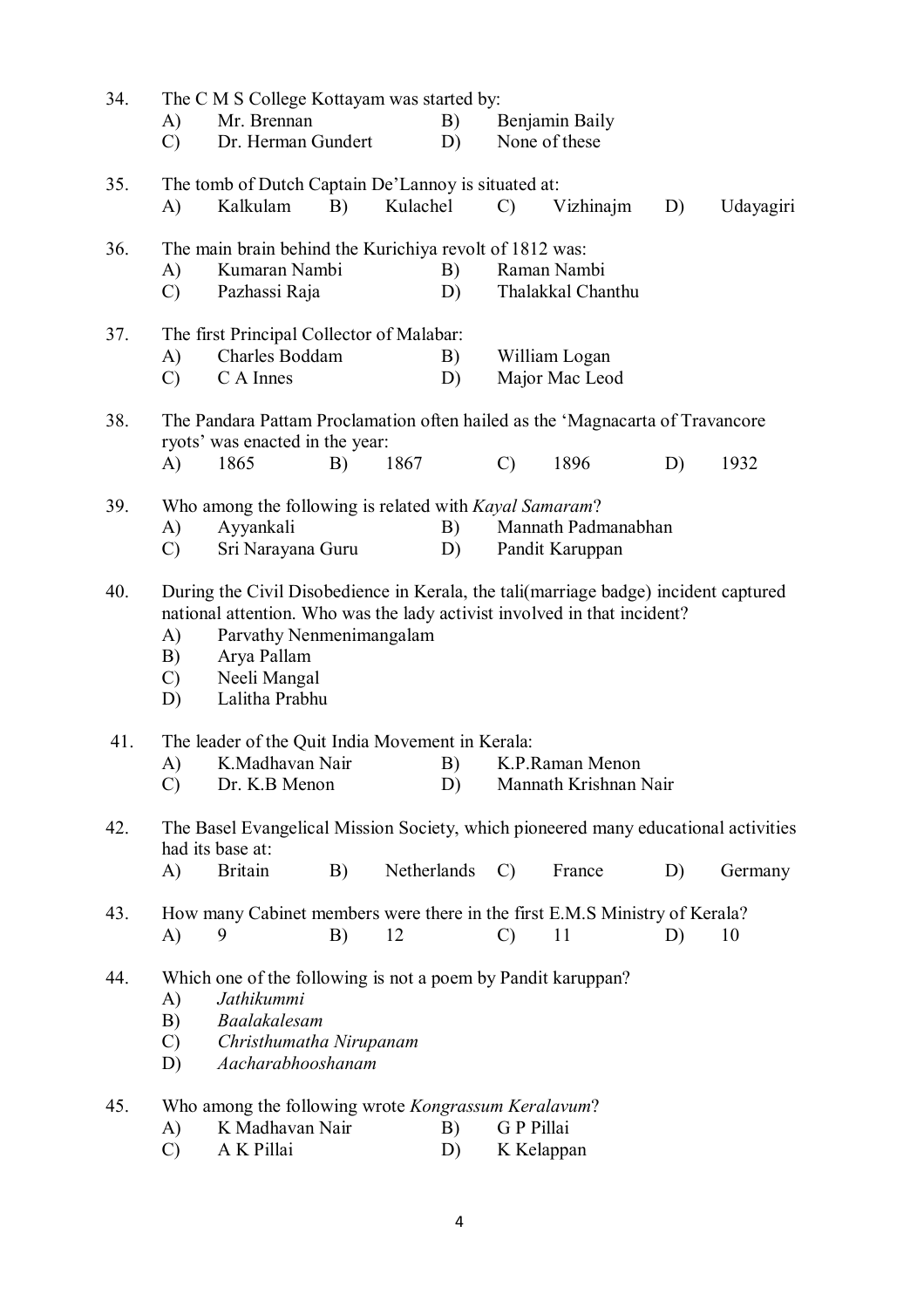| 46. | Western Ghats Ecology Expert Panel of 2010 was headed by: |                                                                                                                                |    |            |          |               |                                                      |    |                                                                                        |  |
|-----|-----------------------------------------------------------|--------------------------------------------------------------------------------------------------------------------------------|----|------------|----------|---------------|------------------------------------------------------|----|----------------------------------------------------------------------------------------|--|
|     | A)                                                        | Kasturirangan                                                                                                                  |    |            | B)       |               | Ramachandra Guha                                     |    |                                                                                        |  |
|     | $\mathcal{C}$                                             | M S Swaminathan                                                                                                                |    |            | D)       |               | Madhav Gadgil                                        |    |                                                                                        |  |
| 47. |                                                           | The author of "Keralam Malayalikalude Mathrubhumi":                                                                            |    |            |          |               |                                                      |    |                                                                                        |  |
|     | A)                                                        | A K Gopalan                                                                                                                    |    |            | B)       |               | K P Kesava Menon                                     |    |                                                                                        |  |
|     | $\mathcal{C}$                                             | Vakkom Maulavi                                                                                                                 |    |            | D)       |               | E M S Nampoothiripad                                 |    |                                                                                        |  |
| 48. |                                                           | Tellicherry Consultations are the records relating to discussions held between:                                                |    |            |          |               |                                                      |    |                                                                                        |  |
|     | A)                                                        | Tippu Sultan and English                                                                                                       |    |            |          |               |                                                      |    |                                                                                        |  |
|     | B)                                                        | Pazhassi Raja and British                                                                                                      |    |            |          |               |                                                      |    |                                                                                        |  |
|     | $\mathcal{C}$                                             | Zamorins and East India Company                                                                                                |    |            |          |               |                                                      |    |                                                                                        |  |
|     | D)                                                        | English East India Company and French                                                                                          |    |            |          |               |                                                      |    |                                                                                        |  |
| 49. |                                                           | Patu Marakkar is the nick name of:                                                                                             |    |            |          |               |                                                      |    |                                                                                        |  |
|     | A)                                                        | Kunjali I                                                                                                                      | B) | Kunjali II |          | $\mathcal{C}$ | Kunjali III                                          | D) | Kunjali IV                                                                             |  |
| 50. | A)<br>$\mathcal{C}$                                       | <b>Assertion (A):</b> People of Indus Valley knew the art of navigation.<br>A is correct, R is wrong<br>Both A and R are wrong |    |            | B)<br>D) |               | Both A and R are correct<br>A is wrong, R is correct |    | Reason (R): Seals from Indus Valley Civilization indicate prevalence of overseas trade |  |
| 51. |                                                           | The book Pre-History and Proto-History in India and Pakistan was written by:                                                   |    |            |          |               |                                                      |    |                                                                                        |  |
|     | A)                                                        | Mortimer Wheeler                                                                                                               |    |            | B)       |               | John Marshall                                        |    |                                                                                        |  |
|     | $\mathcal{C}$                                             | R.S.Bisht                                                                                                                      |    |            | D)       |               | H.D. Sanghalia                                       |    |                                                                                        |  |
| 52. |                                                           | 'The flood and earth quakes are responsible for the decline of Harappan civilization.'<br>This theory was proposed by:         |    |            |          |               |                                                      |    |                                                                                        |  |
|     | A)                                                        | <b>Robert Raikes</b>                                                                                                           |    |            | B)       |               | <b>Stuart Piggot</b>                                 |    |                                                                                        |  |
|     | $\mathcal{C}$                                             | Sherren Ratnagar                                                                                                               |    |            | D)       |               | M.R.Mughal                                           |    |                                                                                        |  |
| 53. |                                                           | The teachings of Buddha give the idea that he was:                                                                             |    |            |          |               |                                                      |    |                                                                                        |  |
|     | A)                                                        | Theist                                                                                                                         | B) | Agnostic   |          | $\mathcal{C}$ | Atheist                                              | D) | Materialist                                                                            |  |
| 54. |                                                           | The inscriptions which provide information on the rule of Darius in India:                                                     |    |            |          |               |                                                      |    |                                                                                        |  |
|     | A)                                                        | Persepolis                                                                                                                     | B) | Behistan   |          | $\mathcal{C}$ | Caspatyrus                                           | D) | Susa                                                                                   |  |
| 55. |                                                           | The earliest evidence of Agriculture in Indian subcontinent was from:                                                          |    |            |          |               |                                                      |    |                                                                                        |  |
|     | A)                                                        | Mehrgarh                                                                                                                       | B) | Amri       |          | $\mathcal{C}$ | <b>Balakot</b>                                       | D) | Diamabad                                                                               |  |
| 56. | emperor?                                                  | Who among the following identified the King Piyadassi as Asoka, the Mauryan                                                    |    |            |          |               |                                                      |    |                                                                                        |  |
|     | A)                                                        | Robert Bruce Foote                                                                                                             |    |            | B)       |               | Alexander Cunningham                                 |    |                                                                                        |  |
|     | $\mathcal{C}$                                             | John Marshall<br>D)                                                                                                            |    |            |          |               | James Princep                                        |    |                                                                                        |  |
| 57. |                                                           | Which one of the following was the capital of Vatsa Mahajanapada?                                                              |    |            |          |               |                                                      |    |                                                                                        |  |
|     | A)                                                        | Varanasi                                                                                                                       | B) | Avanti     |          | $\mathcal{C}$ | Kausambi                                             | D) | Hastinapuri                                                                            |  |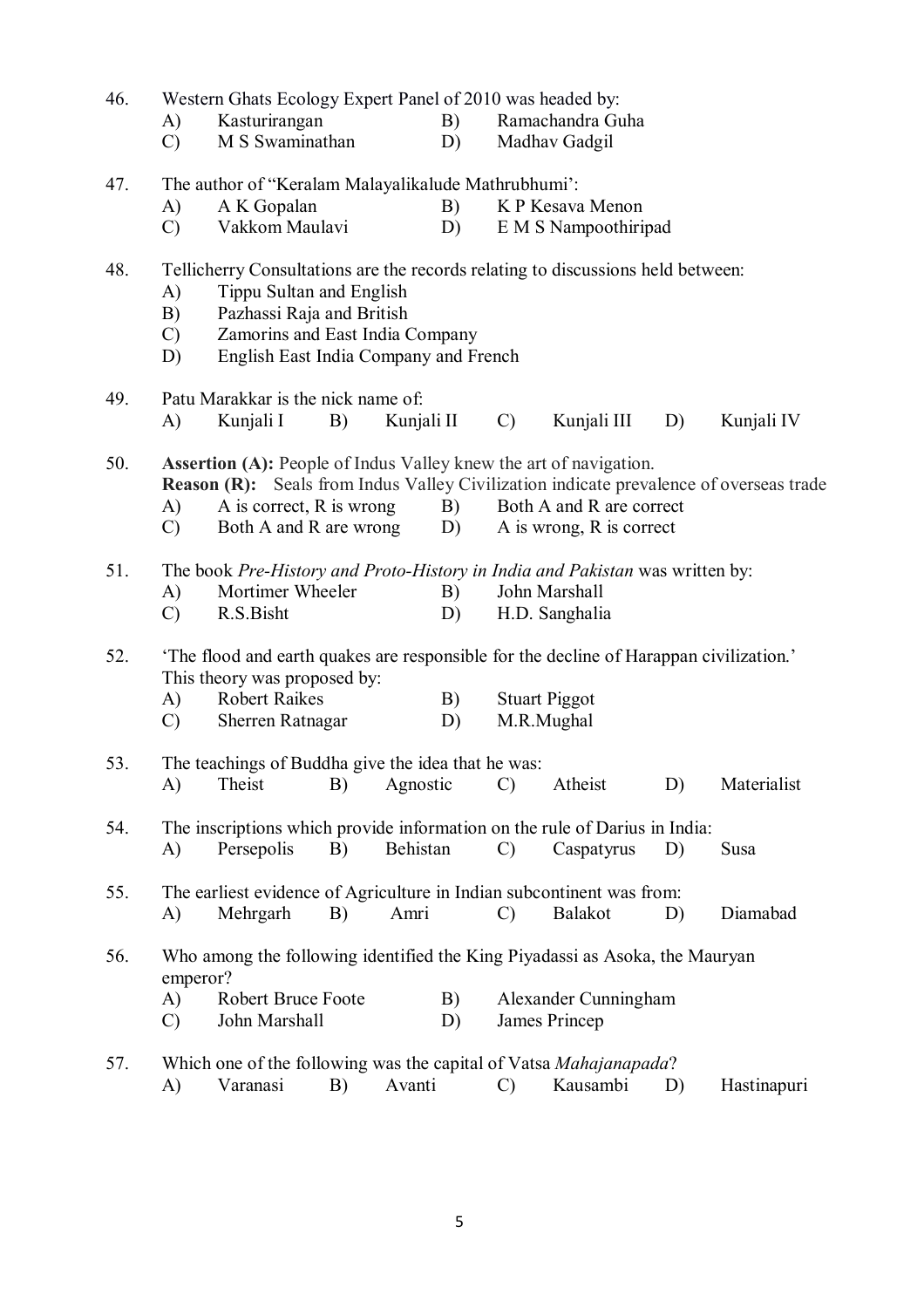| 58. | A)                                                                                                         | Purushasukta hyms of $Rg$ Veda makes the first reference to ------.<br>Nritya                           | B) | Gayatri     |          | $\mathcal{C}$      | Varna                                         | D) | Gotea     |
|-----|------------------------------------------------------------------------------------------------------------|---------------------------------------------------------------------------------------------------------|----|-------------|----------|--------------------|-----------------------------------------------|----|-----------|
| 59. | A)                                                                                                         | The Second Budhist council was held at -----.<br>Vaishali                                               | B) | Pataliputra |          | $\mathcal{C}$      | Mandalay                                      | D) | Rajagriha |
| 60. | A)<br>$\mathcal{C}$                                                                                        | The founder of the Satavahana dynasty:<br>Gautamaputra Satakarni<br>Pulamayi-I                          |    |             | B)<br>D) | Simukha            | Sri Satakarni                                 |    |           |
| 61. | A)<br>$\mathcal{C}$                                                                                        | The founder of Vikramasila University:<br>Mahipala<br>Dharmapala                                        |    |             | B)<br>D) | Madnpala           | Narayanapala                                  |    |           |
| 62. | A)<br>$\mathcal{C}$                                                                                        | Chahalgani came into existence during the reign of ------ Sultan.<br>Iltumish<br>Naziruddin Muhammed    |    |             | B)<br>D) | Balban             | Qutb-ud-din Aibak                             |    |           |
| 63. | empire:                                                                                                    | The work which provides information on the polity and political ideas of Vijayanagar                    |    |             |          |                    |                                               |    |           |
|     | $\bf{A}$<br>Manucharitam<br>Saluvabhyudayam<br>B)<br>Maduravijayam<br>Amuktamalyada<br>D)<br>$\mathcal{C}$ |                                                                                                         |    |             |          |                    |                                               |    |           |
| 64. | A)<br>$\mathcal{C}$                                                                                        | The Chishti Order I India was established by:<br>Salim Chishti<br>Abu Ishaq Shami                       |    |             | B)<br>D) |                    | Shaikh Moinuddin Chishti<br>Nizamuddin Auliya |    |           |
| 65. | A)<br>$\mathcal{C}$                                                                                        | The Alai Darwaza and Siri Fort was built by:<br>Alauddin Khalji<br>Mohammad Bin Tughlaq                 |    |             | B)<br>D) | Iltutmish          | Firoz Sha Tuglaq                              |    |           |
| 66. |                                                                                                            | In which of the following Mughal Building Pietra dura style was extensively used for<br>the first time? |    |             |          |                    |                                               |    |           |
|     | A)<br>$\mathcal{C}$                                                                                        | Humayun's Tomb<br>Tomb of Salim Chishti                                                                 |    |             | B)<br>D) | Jami Masjid        | Itimad ud-Daulah's                            |    |           |
| 67. | A)                                                                                                         | The first English man who visited the court of Jahangir:<br>Thomas Roe B)                               |    | Ralph Fitch |          | $\mathcal{C}$      | Mackenzie                                     | D) | Hawkins   |
| 68. | A)<br>$\mathcal{C}$                                                                                        | The Saluva dynasty was established by -----.<br>Narasimha<br>Narasa Nayaka                              |    |             | B)<br>D) | Bhupala            | Vira Narasimha Raya                           |    |           |
| 69. | A)<br>$\mathcal{C}$                                                                                        | The Mongol leader Chengiz Khan invaded India during the reign of-----.<br>Balban<br>Naziruddin Muhammad |    |             | B)<br>D) | Raziya<br>Iltumish |                                               |    |           |
| 70. | A)                                                                                                         | The battle of Haldighat was fought in the year------.<br>1572                                           | B) | 1564        |          | C)                 | 1576                                          | D) | 1578      |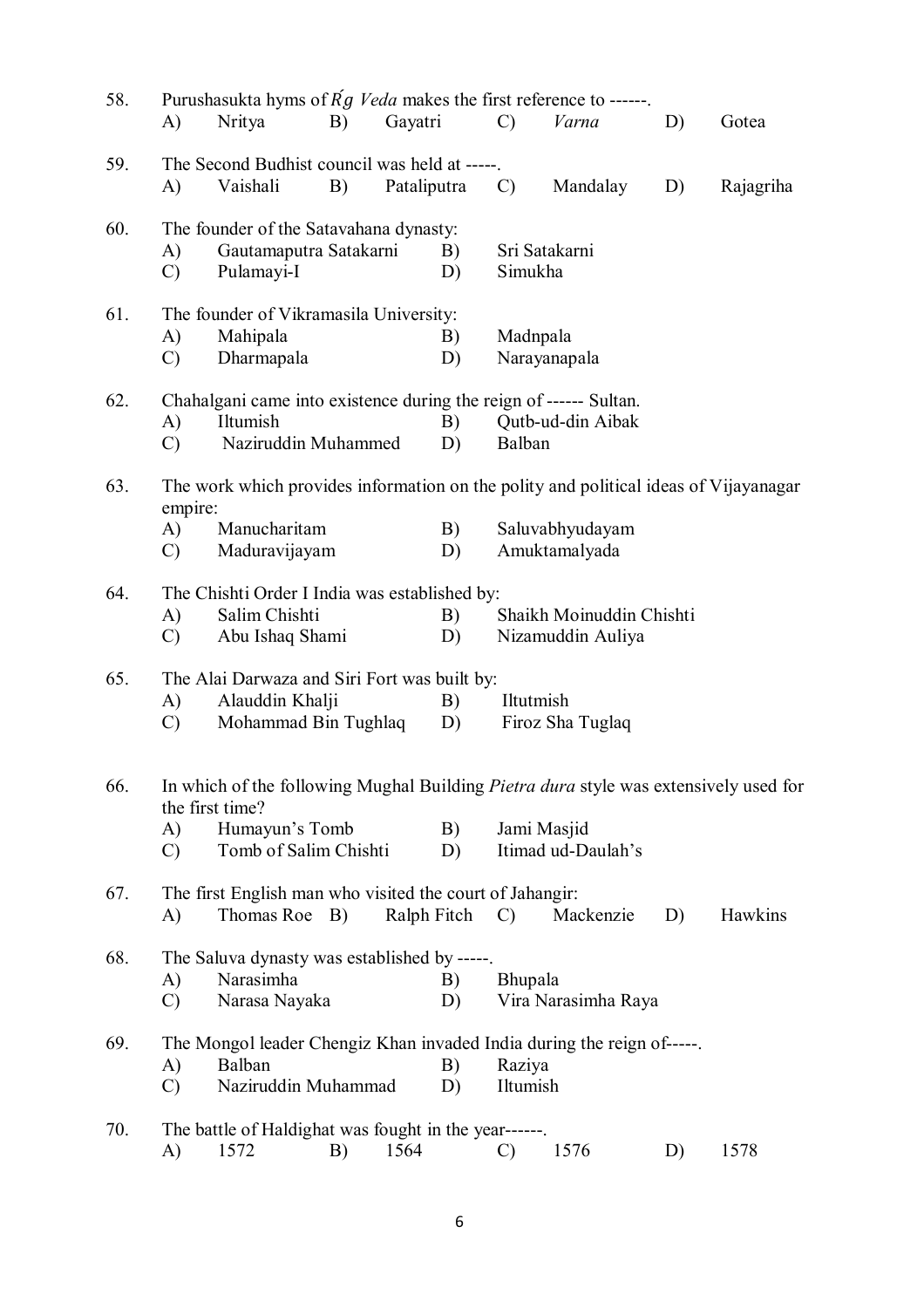| 71. | The treaty concluded between Ranjit Singh and the English East India Company in the<br>year 1809 was: |                                                                                               |            |                |          |                                              |                                               |    |                                                                                                   |  |  |
|-----|-------------------------------------------------------------------------------------------------------|-----------------------------------------------------------------------------------------------|------------|----------------|----------|----------------------------------------------|-----------------------------------------------|----|---------------------------------------------------------------------------------------------------|--|--|
|     | (A)<br>$\mathcal{C}$                                                                                  | Treaty of Jalandar<br>Treaty of Sialkot                                                       |            |                | B)<br>D) |                                              | <b>Treaty of Amritsar</b><br>Treaty of Lahore |    |                                                                                                   |  |  |
| 72. |                                                                                                       | Who among the following wrote the Forgotten Empire?                                           |            |                |          |                                              |                                               |    |                                                                                                   |  |  |
|     | A)<br>$\mathcal{C}$                                                                                   | V A Smith<br>John Keay                                                                        |            |                | B)<br>D) | Athar Ali                                    | Robert Sewell                                 |    |                                                                                                   |  |  |
| 73. |                                                                                                       | Chalukya King who defeated HarshaVardhana<br>Pulikesin I                                      |            |                |          |                                              |                                               |    |                                                                                                   |  |  |
|     | A)<br>$\mathcal{C}$                                                                                   | Krishna II                                                                                    |            |                | B)<br>D) | Pulikesin II                                 | Vikramditya                                   |    |                                                                                                   |  |  |
| 74. | 1.                                                                                                    | Arrange the tribal movements against the British in chronological order:<br>Santhal Rebellion |            |                | ii.      |                                              | Khonds Rebellion                              |    |                                                                                                   |  |  |
|     | iii.                                                                                                  | Khasis rebellion                                                                              |            |                | iv.      |                                              | Munda rebellion                               |    |                                                                                                   |  |  |
|     | A)                                                                                                    | $\overline{\text{iii}}, \overline{\text{i}}, \overline{\text{iv}}, \overline{\text{ii}}$      | <b>B</b> ) | i, ii, iii, iv |          | $\mathcal{C}$                                | iii, ii, i, iv                                | D) | i, iii, iv, ii                                                                                    |  |  |
| 75. | A)                                                                                                    | James Outrom                                                                                  |            |                | B)       |                                              | L.E.R.Reese                                   |    | The Revolt of 1857 was described as "a conflict between civilization and barbarism" by:           |  |  |
|     | $\mathcal{C}$                                                                                         | John Lawrence                                                                                 |            |                | D)       | T.R.Holmes                                   |                                               |    |                                                                                                   |  |  |
| 76. | List I                                                                                                | Match the following movements with their leaders.                                             |            |                | List II  |                                              |                                               |    |                                                                                                   |  |  |
|     |                                                                                                       | 1. Deoband Movement                                                                           |            |                |          | a. Mirza Gulam Ahamad<br>b. Syed Ahamed Khan |                                               |    |                                                                                                   |  |  |
|     |                                                                                                       | 2. Ahrar Movement<br>3. Ahamadiya Movement                                                    |            |                |          |                                              | c. Maulana Hussain Ahamed                     |    |                                                                                                   |  |  |
|     | 4. Aligarh Movement                                                                                   |                                                                                               |            |                |          |                                              | d. Maulana Muhamed Ali                        |    |                                                                                                   |  |  |
|     | A)                                                                                                    | 1-a, $2-c, 3-d, 4-b$                                                                          |            |                | B)       |                                              | 1-c, 2-d, 3-a, 4-b                            |    |                                                                                                   |  |  |
|     | $\mathcal{C}$                                                                                         | 1-d, 2-c, $3-a$ , $4-b$                                                                       |            |                | D)       |                                              | $1-b$ , $2-d$ , $3-c$ , $4-a$                 |    |                                                                                                   |  |  |
| 77. | A)                                                                                                    | The Indian Universities Act was passed in the year-----.<br>1902                              | B)         | 1904           |          | $\mathcal{C}$                                | 1905                                          | D) | 1899                                                                                              |  |  |
| 78. |                                                                                                       | Arrange the following organizations in chronological order.                                   |            |                |          |                                              |                                               |    |                                                                                                   |  |  |
|     | 1.                                                                                                    | <b>British Indian Society</b>                                                                 |            |                | ii.      |                                              | Poona Sarvajanik Sabha                        |    |                                                                                                   |  |  |
|     | iii.                                                                                                  | Zamindari Association                                                                         |            |                | iv.      |                                              | <b>British Indian Association</b>             |    |                                                                                                   |  |  |
|     | A)                                                                                                    | i, iii, iv, ii                                                                                | B)         | iii, iv, ii, i |          | $\mathcal{C}$                                | i, iv, iii, ii                                | D) | $\overline{\text{iii}}$ , $\overline{\text{i}}$ , $\overline{\text{iv}}$ , $\overline{\text{ii}}$ |  |  |
| 79. |                                                                                                       | Which one of the following was founded by Khan Abdul Gaffar Khan?                             |            |                |          |                                              |                                               |    |                                                                                                   |  |  |
|     | A)<br>$\mathcal{C}$                                                                                   | <b>Indian Association</b><br>Khudai Khidmatgars                                               |            |                | B)<br>D) |                                              | Azad Hind fauj<br>None of these               |    |                                                                                                   |  |  |
| 80. |                                                                                                       | Who among the following early Congress leader wrote 'Essays in Indian Economics'?             |            |                |          |                                              |                                               |    |                                                                                                   |  |  |
|     | M.G.Ranade<br>A)                                                                                      |                                                                                               |            |                | B)       |                                              | Dadabhai Naoroji                              |    |                                                                                                   |  |  |
|     | $\mathcal{C}$                                                                                         | R.C Dutt                                                                                      |            |                | D)       |                                              | G.K.Gokhale                                   |    |                                                                                                   |  |  |

7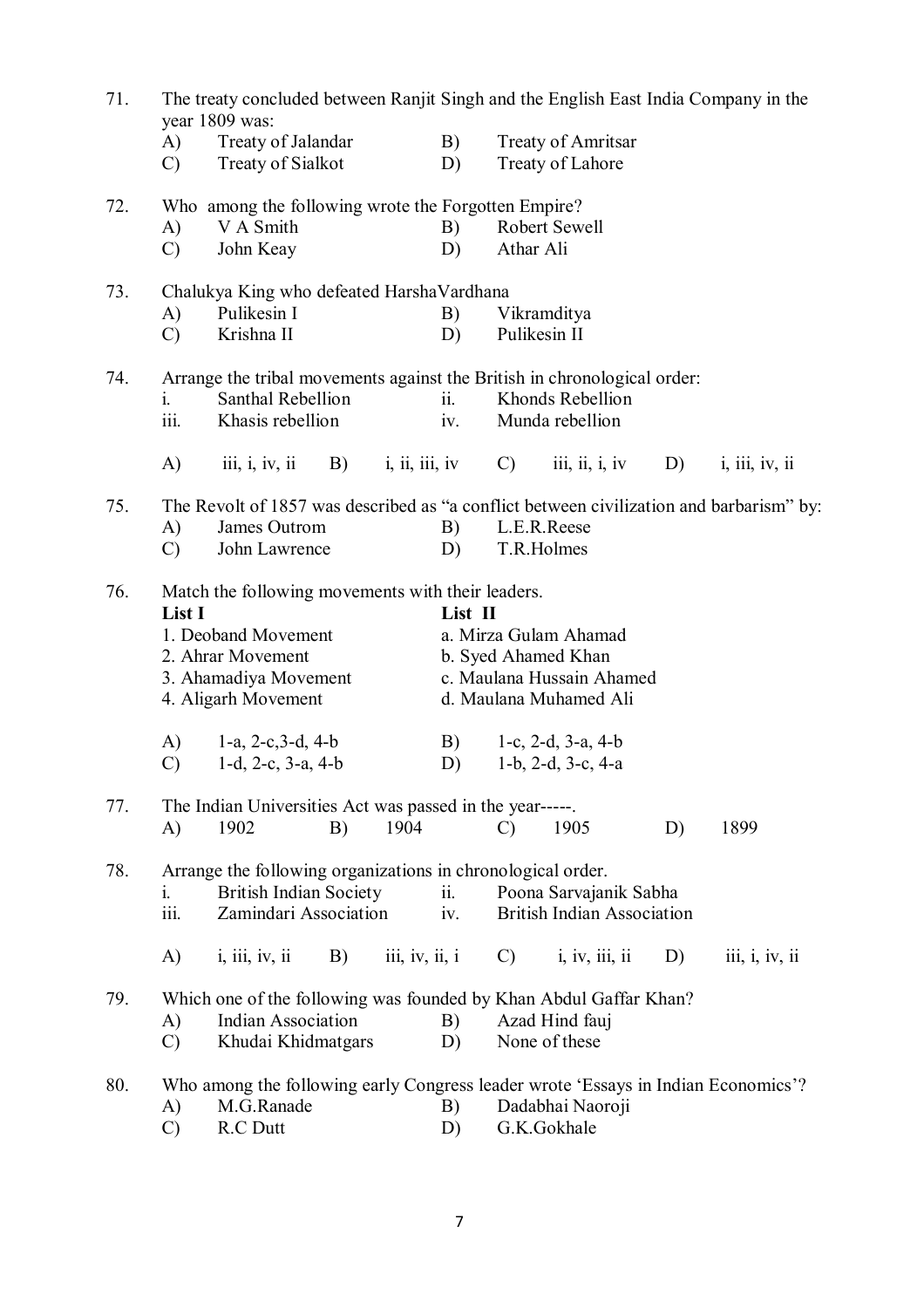| 81. |               | The Muslim League put forward the demand for Pakistan in its:                   |                |    |               |                             |    |      |
|-----|---------------|---------------------------------------------------------------------------------|----------------|----|---------------|-----------------------------|----|------|
|     | A)            | Karachi session                                                                 |                | B) |               | Lahore session              |    |      |
|     | $\mathcal{C}$ | Multan session                                                                  |                | D) |               | Allahabad session           |    |      |
| 82. |               | Who among the following is not a Neo-Imperialist historian?                     |                |    |               |                             |    |      |
|     | A)            | Anil Seal                                                                       |                | B) |               | Percival Spear              |    |      |
|     | $\mathcal{C}$ | John Gallagher                                                                  |                | D) |               | Gordon Johnson              |    |      |
| 83. |               | Bankim Chandra Chatterjee's Novel 'Anandamath' is set in the background of:     |                |    |               |                             |    |      |
|     | A)            | Kuka Movement                                                                   |                | B) |               | Santhal Rebellion           |    |      |
|     | $\mathcal{C}$ | Revolt of 1857                                                                  |                | D) |               | Sanyasi Rebellion           |    |      |
| 84. |               | The Viceroy associated with the Ilbert Bill controversy was:                    |                |    |               |                             |    |      |
|     | A)            | Lord Lytton                                                                     |                | B) | Lord Ripon    |                             |    |      |
|     | $\mathcal{C}$ | Lord Hardinge                                                                   |                | D) | Lord Wavell   |                             |    |      |
| 85. |               | Deccan Education Society, Pune was founded in the year -----.                   |                |    |               |                             |    |      |
|     | A)            | 1881<br>B)                                                                      | 1882           |    | $\mathcal{C}$ | 1875                        | D) | 1884 |
| 86. |               | Who among the following is related with <i>Namdhari</i> Movement?               |                |    |               |                             |    |      |
|     | A)            | Baba Ram Singh                                                                  |                | B) |               | Guru Gobind Singh           |    |      |
|     | $\mathcal{C}$ | Babu Dayal Das                                                                  |                | D) |               | None of these               |    |      |
| 87. |               | Who among the following was against the joinig of Junagarh with Indian union?   |                |    |               |                             |    |      |
|     | A)            | Osman Ali Khan                                                                  |                | B) |               | Shaikh Abdullah             |    |      |
|     | $\mathcal{C}$ | Shah Nawaz Bhutto                                                               |                | D) |               | Muhammad Mahabat Khanji-III |    |      |
| 88. |               | The State Reorganisation Commission was appointed in the year-----              |                |    |               |                             |    |      |
|     | A)            | 1956<br>B)                                                                      | 1955           |    | $\mathcal{C}$ | 1953                        | D) | 1952 |
| 89. |               | The Green Revolution of India actually intends for:                             |                |    |               |                             |    |      |
|     | A)            | High Yield Variety Program B) More area under cultivation                       |                |    |               |                             |    |      |
|     | $\mathcal{C}$ | Grew more crops (D) Use of Green Manure                                         |                |    |               |                             |    |      |
| 90. |               | The Permanent Land Revenue Settlement in India was introduced by:               |                |    |               |                             |    |      |
|     | A)            | Lord Wellesley                                                                  |                | B) |               | Lord Cornwallis             |    |      |
|     | $\mathcal{C}$ | Lord Hastings                                                                   |                | D) |               | Lord Warren Hastings        |    |      |
| 91. | movement.     | Gandhiji was imprisoned for ---- years in connection with the Non Cooperation   |                |    |               |                             |    |      |
|     | A)            | 5<br>B)                                                                         | $\overline{4}$ |    | $\mathcal{C}$ | $\overline{2}$              | D) | 6    |
| 92. |               | The conference of the Indians at Tokyo was organized under the guidance of----- |                |    |               |                             |    |      |
|     | A)            | Captain Mohan Singh                                                             |                | B) |               | Rash Bihari Bose            |    |      |
|     | $\mathcal{C}$ | Subhash Chandra Bose                                                            |                | D) |               | Satya Narain Sinha          |    |      |
| 93. |               | Who among the following is not an Orientalist?                                  |                |    |               |                             |    |      |
|     | A)            | C B Saunders                                                                    |                | B) |               | James Sutherland            |    |      |
|     | $\mathcal{C}$ | Hersry Princep                                                                  |                | D) |               | John Shakespeare            |    |      |
|     |               |                                                                                 |                |    |               |                             |    |      |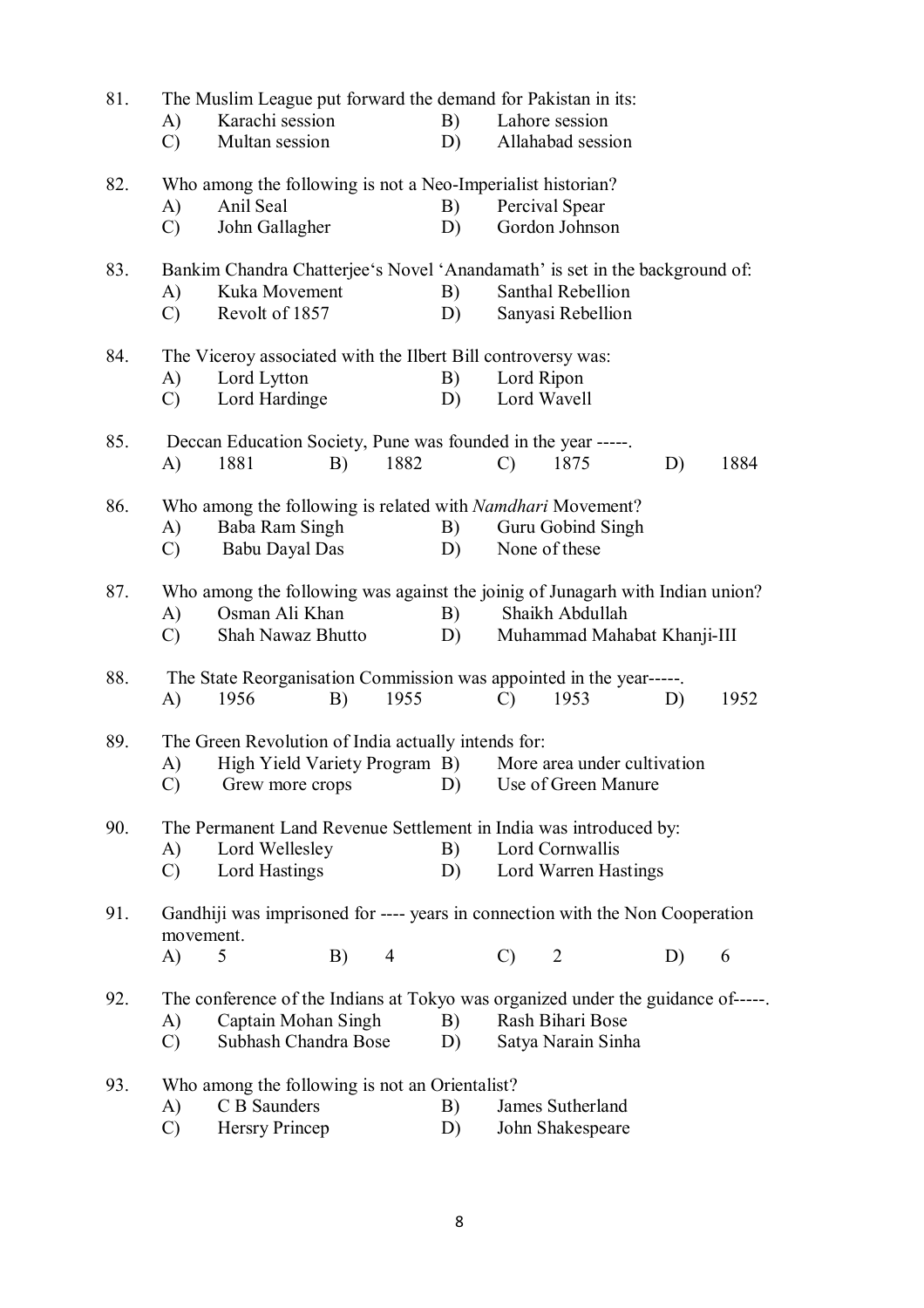| 94. | Lucknow Pact was signed between -----. |  |  |  |  |
|-----|----------------------------------------|--|--|--|--|
|-----|----------------------------------------|--|--|--|--|

- A) Moderates and Extremists
- B) Muslim League and Congress
- C) Hindu Mahasabha and Muslim League
- D) Congress and British Government

| 95.  | Match the List I with List II:<br>List I<br>1. Rebel Sultans<br>2. Culture of Encounters<br>3. Parties & Politics at the Mughal Court<br>4. The Last Mughal |                                                                                                                 |    |         | List II<br>a) William Dalrymple<br>b) Satish Chandra<br>c) Manu S Pillai<br>d) Audrey Truschke |                                |                                                          |    |           |  |
|------|-------------------------------------------------------------------------------------------------------------------------------------------------------------|-----------------------------------------------------------------------------------------------------------------|----|---------|------------------------------------------------------------------------------------------------|--------------------------------|----------------------------------------------------------|----|-----------|--|
|      | A)<br>C)                                                                                                                                                    | 1-c, 2-d, $3-b$ , $4-a$<br>1-c, $2-a$ , $3-d$ , $4-b$                                                           |    |         | B)<br>D)                                                                                       |                                | 1-c, $2-a$ , $3-b$ , $4-d$<br>1-c, $2-b$ , $3-d$ , $4-a$ |    |           |  |
| 96.  | A)                                                                                                                                                          | Code of Hammurabi was recovered in an Archaeological Excavation of 1901 at-----.<br>Baghdad                     | B) | Susa    |                                                                                                | $\mathcal{C}$                  | Cairo                                                    | D) | Jerusalem |  |
| 97.  | $\bf{A}$                                                                                                                                                    | The capital of Middle Kingdom of Egypt was-----.<br>Memphis                                                     | B) | Thebes  |                                                                                                | $\mathcal{C}$                  | Nineveh                                                  | D) | Karnak    |  |
| 98.  | A)<br>$\mathcal{C}$                                                                                                                                         | The excavations of Ur were conducted by------.<br>Leonard Woolley<br>B)<br>Alexander Schliemann<br>D)           |    |         |                                                                                                | Flinders Petrie<br>Pitt Rivers |                                                          |    |           |  |
| 99.  | $\bf{A}$ )<br>$\mathcal{C}$                                                                                                                                 | The metal plough was invented by:<br>Babylonians<br>Sumerians                                                   |    |         | B)<br>D)                                                                                       | Egyptians<br>Chaldeans         |                                                          |    |           |  |
| 100. | A)<br>$\mathcal{C}$                                                                                                                                         | 'Periplus of Hanno' discusses the great sea voyages of:<br>Mesopotamians<br>Romans                              |    |         | B)<br>D)                                                                                       | Egyptians<br>Phoenicians       |                                                          |    |           |  |
| 101. | A)                                                                                                                                                          | The conducting of Olympic Games, once in four years at Olympia was in honor of:<br>Zeus                         | B) | Apollo  |                                                                                                | $\mathcal{C}$                  | Poseidon                                                 | D) | Athena    |  |
| 102. |                                                                                                                                                             | The statesman of Greece who drafted laws for the benefit of the farmers:<br>A) Solon B) Draco C) Cliesthenes D) |    |         |                                                                                                |                                |                                                          |    | Pericles  |  |
| 103. | A)<br>$\mathcal{C}$                                                                                                                                         | The most celebrated artist of the Venitian School:<br>Raphael<br>Leonardo da Vinci                              |    |         | B)<br>D)                                                                                       | Titian                         | Michelangelo                                             |    |           |  |
| 104. | A)<br>C)                                                                                                                                                    | Analytical geometry was introduced by:<br><b>Rene Descartes</b><br>John Keplar                                  |    |         | B)<br>D)                                                                                       | Roger Bacon                    | <b>Isaac Newton</b>                                      |    |           |  |
| 105. | A)                                                                                                                                                          | The celebrated navigator Christopher Columbus was patronized by:<br>Portugal                                    | B) | Holland |                                                                                                | $\mathcal{C}$                  | France                                                   | D) | Spain     |  |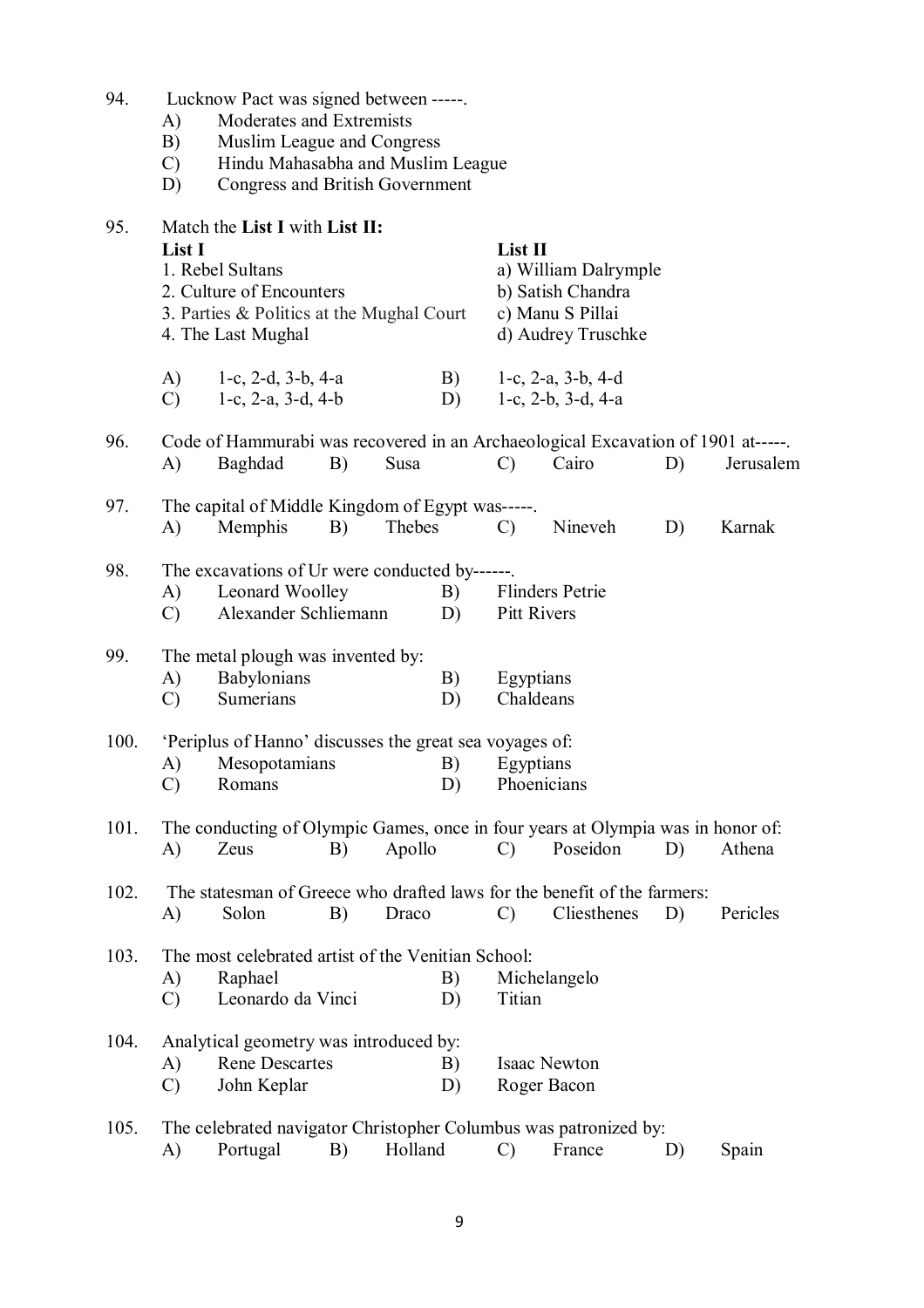| 106. | The author of 'Red Star over China': |                                                                                                                           |          |    |               |                                 |    |               |  |
|------|--------------------------------------|---------------------------------------------------------------------------------------------------------------------------|----------|----|---------------|---------------------------------|----|---------------|--|
|      | A)                                   | Mao Zedong                                                                                                                |          | B) |               | <b>Edgar Snow</b>               |    |               |  |
|      | $\mathcal{C}$                        | Sun Yat-Sen                                                                                                               |          | D) |               | Deng Xiaoping                   |    |               |  |
| 107. |                                      | Ancient Egyptian structure with the head of human and body of a lion:                                                     |          |    |               |                                 |    |               |  |
|      | A)                                   | Akhnaton<br>B)                                                                                                            | Pyramid  |    | $\mathcal{C}$ | Karnak                          | D) | <b>Sphinx</b> |  |
| 108. |                                      | Italian Renaissance scholar, known as father of Humanism:                                                                 |          |    |               |                                 |    |               |  |
|      | A)                                   | Dante<br>B)                                                                                                               | Rebelais |    | $\mathcal{C}$ | Petrarch                        | D) | Cervantes     |  |
| 109. |                                      | Which one of the following is not associated with Market Theory regarding the<br>transition from Feudalism to Capitalism? |          |    |               |                                 |    |               |  |
|      | A)                                   | Henri Pirenne                                                                                                             |          | B) |               | Maurice Dobb                    |    |               |  |
|      | $\mathcal{C}$                        | Paul M Sweezy                                                                                                             |          | D) |               | Immanuel Wallerstein            |    |               |  |
| 110. |                                      | The Sophist who declared that 'man is the measure of all things:'                                                         |          |    |               |                                 |    |               |  |
|      | A)                                   | Plato                                                                                                                     |          | B) |               | Paithagoras                     |    |               |  |
|      | $\mathcal{C}$                        | Thrasymachus                                                                                                              |          | D) | Protogoras    |                                 |    |               |  |
| 111. |                                      | French Military officer who fought in American War of Independence:                                                       |          |    |               |                                 |    |               |  |
|      | A)                                   | Thomas Jefferson                                                                                                          |          | B) | Lafayette     |                                 |    |               |  |
|      | $\mathcal{C}$                        | George Washington                                                                                                         |          | D) |               | Thomas Paine                    |    |               |  |
| 112. |                                      | Who among the following wrote 'The Structure of Scientific Revolution'?                                                   |          |    |               |                                 |    |               |  |
|      | A)                                   | Alexander Koyre                                                                                                           |          | B) |               | <b>Isaac Newton</b>             |    |               |  |
|      | $\mathcal{C}$                        | Copernicus                                                                                                                |          | D) |               | Thomas Kuhn                     |    |               |  |
| 113. |                                      | The author of 'Reflections on Revolution in France:'                                                                      |          |    |               |                                 |    |               |  |
|      | A)                                   | Albert Soboul                                                                                                             |          | B) |               | Eric Hobsbawm                   |    |               |  |
|      | $\mathcal{C}$                        | Alfred Cobban                                                                                                             |          | D) |               | <b>Edmund Burke</b>             |    |               |  |
| 114. |                                      | Which one of the following work deals with Russian Revolution?                                                            |          |    |               |                                 |    |               |  |
|      |                                      | A) The Glorious Cause' B) Citizens'                                                                                       |          |    |               |                                 |    |               |  |
|      | $\mathcal{C}$                        | 'Red Scarf Girl'                                                                                                          |          | D) |               | 'Ten days that Shook the World' |    |               |  |
| 115. |                                      | The Townshend Act was passed in the year:                                                                                 |          |    |               |                                 |    |               |  |
|      | A)                                   | 1765<br>B)                                                                                                                | 1774     |    | C)            | 1767                            | D) | 1769          |  |
| 116. |                                      | The system of skillful rotation of crops during agrarian revolution was introduced by:                                    |          |    |               |                                 |    |               |  |
|      | A)                                   | Jethro Tull                                                                                                               |          | B) |               | Arther Young                    |    |               |  |
|      | $\mathcal{C}$                        | Robert Blackwell                                                                                                          |          | D) |               | Viscount Townshend              |    |               |  |
| 117. |                                      | The Latin American revolutionary leader known as Liberator:                                                               |          |    |               |                                 |    |               |  |
|      | A)                                   | Miranda                                                                                                                   |          | B) |               | Simon Boliver                   |    |               |  |
|      | $\mathcal{C}$                        | Jose San Martin                                                                                                           |          | D) |               | Bernardo O' Higgins             |    |               |  |